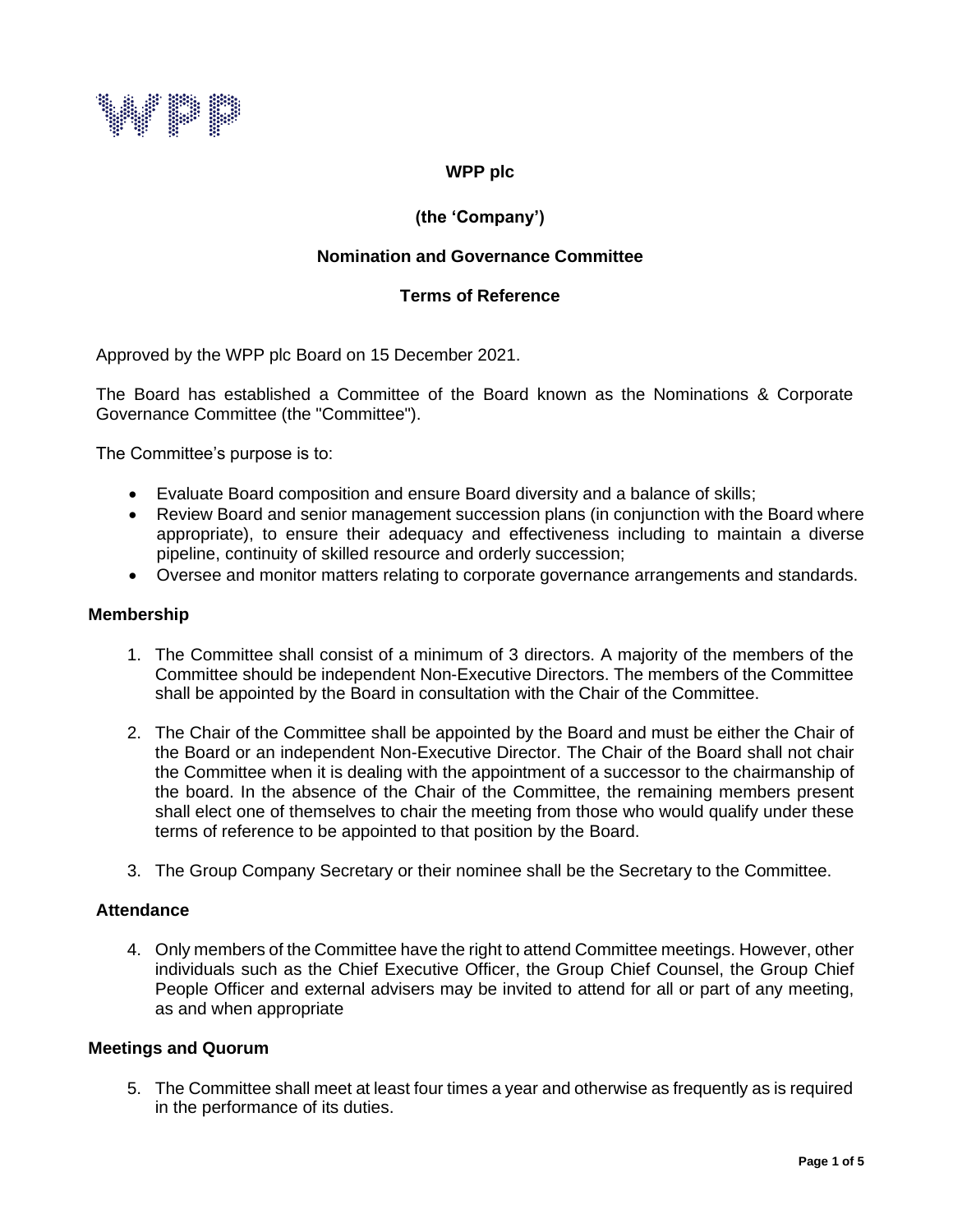- 6. The timing and agenda of meetings is the responsibility of the Chair of the Committee.
- 7. Notice of each meeting confirming the date, venue and time, together with an agenda of items and relevant papers shall be forwarded to each member of the Committee and any other person required to attend, other than in special circumstances, at least three working days prior to the meeting. Supporting papers shall be sent to Committee members and to other attendees, as appropriate, at the same time.
- 8. A quorum shall be two members, which must include at least one independent Non-Executive member.

## **Engagement with Shareholders**

9. The Chair of the Committee should attend the annual general meeting to answer any shareholder questions on the committee's activities. In addition the Chair of the Committee should seek engagement with shareholders on significant matters related to the Committee's areas of responsibility.

### **Authority**

- 10. The Committee is authorised to undertake such work as is necessary to make recommendations for approval by the Board and is authorised to seek any information it requires from any employee or the Company in order to perform its duties.
- 11. The Committee is authorised to take outside professional advice, at the Company's expense, as it considers necessary for the fulfilment of its duties.

### **Duties**

#### *Nominations*

- 12. Review the structure, size and composition of the Board (including the balance of skills, knowledge, experience and diversity) and the requirements for non-executive independence, making recommendations to the Board for any adjustments.
- 13. In conjunction with the Board, give full consideration to succession planning for Non-Executive Directors, Executive Directors and senior management, taking into account the challenges and opportunities facing the company, and the skills and expertise needed on the board in the future.
- 14. Keep under review the leadership needs of the organisation, both Executive and Non-Executive, with a view to ensuring the continued ability of the organisation to compete effectively in the marketplace.
- 15. Identify and nominate for approval by the Board candidates to fill Board vacancies as and when they arise.
- 16. Consider candidates from a wide range of backgrounds on the basis of merit and against objective criteria, having due regard to the benefits of diversity on the board and taking care that appointees have enough time available to devote to the position.
- 17. Before an appointment is made, the Committee should evaluate the balance of skills, knowledge, experience and diversity of the Board and, in the light of this evaluation, prepare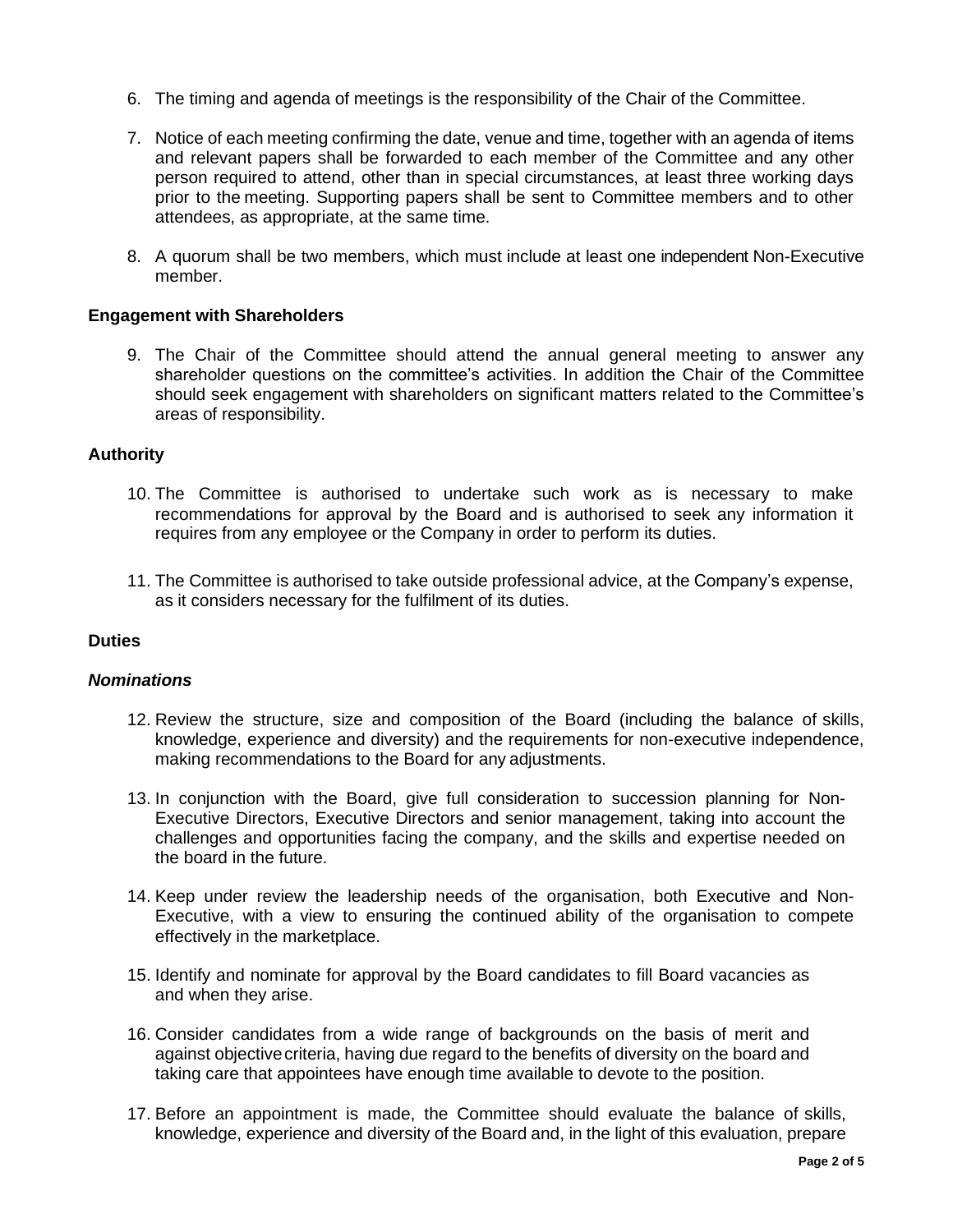a description of the role and capabilities required for a particular appointment and the time commitment expected.

- 18. Prior to the appointment of Executive or Non-Executive directors, the Committee shall consider candidates' other significant time commitments. Any such additional future commitments should not be undertaken without the prior consideration of the Committee and subsequent approval of the Board.
- 19. Ensure that there is a satisfactory, formal process for the selection of Executive and Non-Executive directors using external search consultants as appropriate.
- 20. Ensure that on appointment to the Board, Non-Executive Directors receive a formal letter of appointment setting out clearly what it is expected of them in terms of time commitments, committee service and involvement outside Boardmeetings.
- 21. Review the results of the Board performance evaluation process that relate to the composition of the Board and succession planning.
- 22. The Chair of the Committee shall review membership of the Committee annually, as part of the annual performance evaluation of the Committee.
- 23. Work and liaise as necessary with other Board committees, ensuring the interaction between committees and with the Board is reviewed regularly.
- 24. Supervision of the induction process for new Directors and the on-going training and development of all Board members.
- 25. The Committee shall make recommendations to the Board concerning:
	- a) Any changes needed to the succession planning process if its periodic assessment indicates the desired outcomes have not been achieved.
	- b) membership of the Audit, Sustainability and CompensationCommittees and any other Board committee as appropriate, in consultation with the chair of those committees.
	- c) Suitable candidates as new directors and succession for existing directors.
	- d) The appointment of any director to executive or other office.
	- e) The re-appointment of Non-Executive Directors at the conclusion of their specified term of office having given due regard to their performance and ability to continue to contribute to the Board in the light of knowledge, skills and experience required.
	- f) The undertaking of any other significant time commitments by Executive or Non-Executive directors.
	- g) The re-election by shareholders of directors under the annual re-election provisions of the Code or the retirement by rotation provisions in the company's articles of association, having due regard to their performance and ability, and why their contribution is important to the company's long-term sustainable success in the light of the skills, experience and knowledge required and the need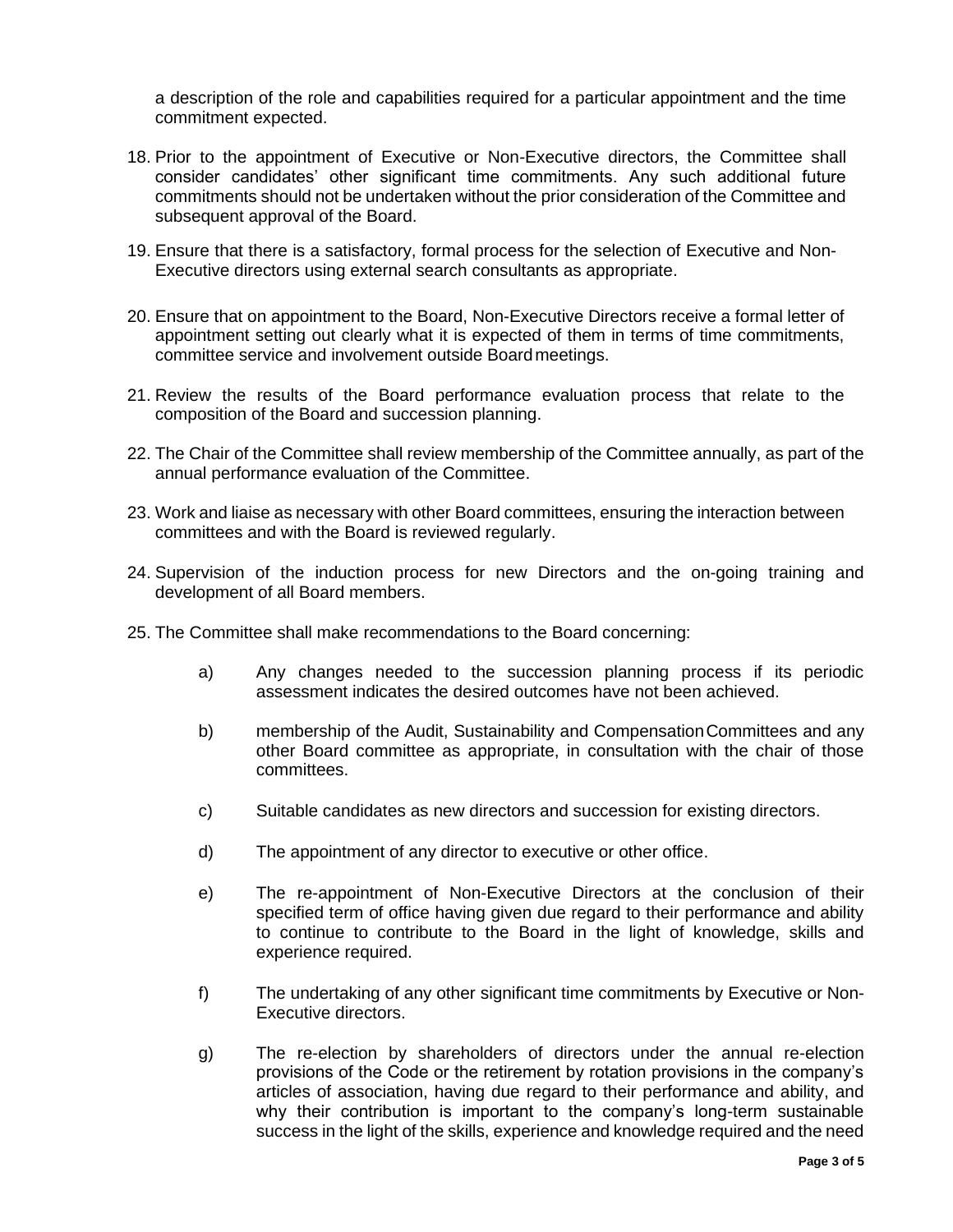for progressive refreshing of the Board, taking into account the length of service of individual directors, the chair and the Board as a whole.

h) Any matters relating to the continuation in office of any director at any time including the suspension or termination of service of an executive director as an employee of the company subject to the provisions of the law and their service contract.

#### *Corporate Governance*

- 26. Review external governance developments likely to impact the operation of the Board and its committees.
- 27. Oversee the effective governance of the Board and its Committees and make recommendations to the Board to ensure the Company's standards and arrangements are consistent with existing corporate governance standards and emerging best practice.

## *Conflicts of Interest*

- 28. Prior to the appointment of a Director, the Committee shall assess any actual or potential conflicts of interest and advise the Board accordingly should any conflicts be identified.
- 29. The Committee shall consider situational conflicts notified by individual directors to the CEO and Chair of the Board and to raise such conflicts to the Board at the next meeting following notification and the proposed terms of any authorisation to be considered by theBoard.

## **Reporting**

- 30. The Chair of the Committee shall report to the Board on its proceedings after each meeting on all matters within its duties and responsibilities.
- 31. The Committee's report on its activities, to be included in the Company's annual report, shall detail:
	- a) the process used in relation to appointments, the Committee's approach to succession planning and how both support developing a diverse pipeline;
	- b) how the Board evaluation has been conducted, the nature and extent of the external evaluator's contact with the Board and individual Directors, the outcomes and actions taken, and how it has or will influence Board composition;
	- c) the policy on diversity and inclusion, its objectives and linkage to company strategy, how it has been implemented and progress on achieving the objectives;
	- d) the gender balance of those in senior management and their direct reports; and
	- e) Where an external search agency has been used, it shall be identified in the annual report and a statement made as to whether it has any connection with the Company.

### **Operation of the Committee**